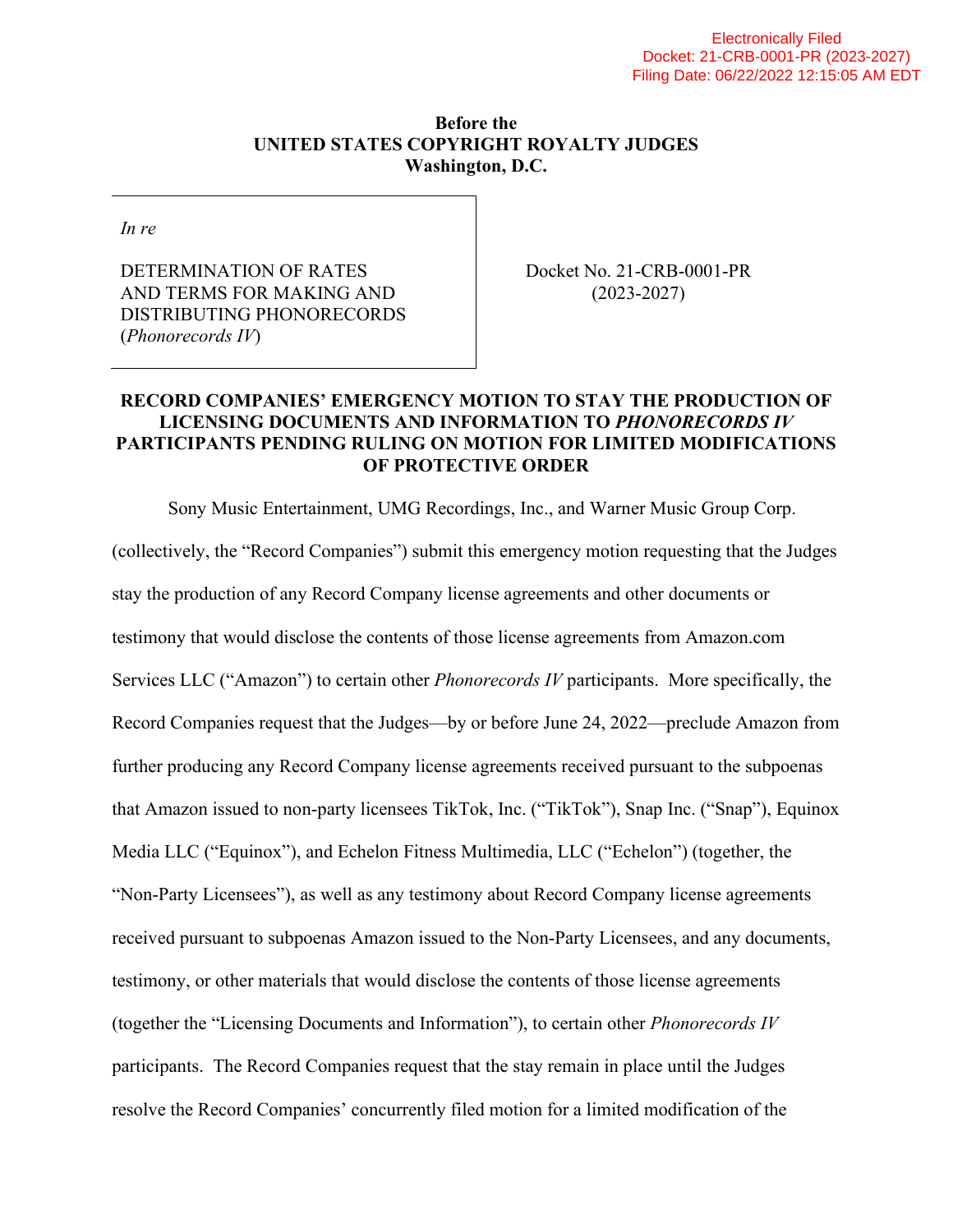*Phonorecords IV* Protective Order. *See* Record Companies' Motion for a Limited Modification to the Protective Order in the *Phonorecords IV* Proceeding (the "Motion to Modify Protective Order").

After issuance of the subpoena, Non-Party Licensees served notices indicating that production of record company license agreements was imminent. On June 16, 2022, the Record Companies (through counsel) reached out to each *Phonorecord IV* participant eligible to receive restricted information in this proceeding. Trepp Declaration ¶ 2. The Record Companies inquired whether each participant would stipulate to screen certain outside counsel from any Record Company Licensing Documents and Information. Trepp Declaration ¶ 2. As of the date of this filing, the Record Companies have not reached agreement with each participant eligible to receive restricted information in the *Phonorecords IV* proceeding to stipulate to screen outside counsel who negotiate or assist in negotiating license agreements for digital music services from any Record Company Licensing Documents and Information. Trepp Declaration ¶ 3. Accordingly, this stay is needed to ensure that the Motion to Modify Protective Order is not mooted before the Judges can consider and rule on it.

As set out in the Motion to Modify Protective Order, the Record Companies seek narrow modifications that do not differ materially from relief recently granted to Broadcast Music, Inc. ("BMI") or relief granted in response to prior motions by the Record Companies. *See* Motion to Modify Protective Order at 1-2, 5-7.

The Record Companies first ask that the Judges require the *Phonorecords IV* participants to screen outside counsel involved in negotiating license agreements with the Record Companies from Record Company Licensing Documents and Information that may be produced in response to the subpoenas issued by Amazon to the Non-Party Licensees. *See* Order Granting in Part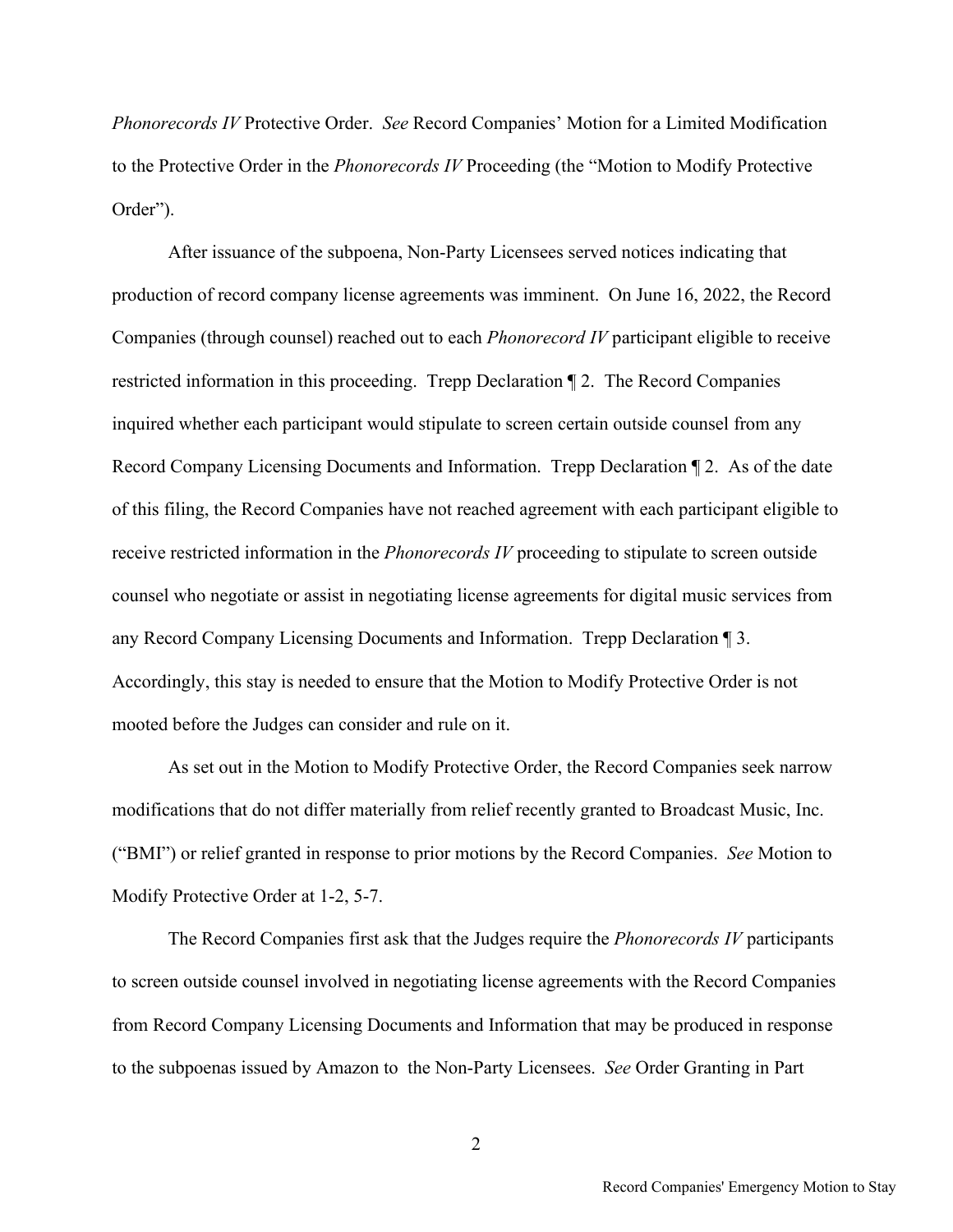Broadcast Music, Inc.'s Motion for a Limited Modification to the Protective Order, Docket No. 21-CRB-0001-PR (2023-2027), at 3 (Mar. 23, 2022) ("BMI Order") (granting analogous request for relief in circumstances precisely like those at issue).

The Record Companies further ask, in order to prevent serial motions and promote judicial economy, that the *Phonorecords IV* Protective Order (the "Protective Order") be permanently modified to require such a screen if any Participant subsequently seeks in discovery additional Record Company license agreements—or materials that contain or make use of restricted information that would reveal the contents or negotiation of such agreements, Record Company bargaining objectives, bargaining strategy, or perceptions of bargaining power, or other similar information. *See* BMI Order at 2-3; Order Granting in Part Services' Motion to Access and to Make Use of the Restricted Web V Materials, Docket No. 21 CRB-0001-PR (2023-2027), at 5 (Mar. 23, 2022) ("Record Company Order") (granting Record Company request to screen certain outside counsel from materials that contain or make use of information that would reveal record company bargaining objectives, bargaining strategy, perceptions of bargaining power, or other similar information); *see also* Order Granting Services' Unopposed Motion to Access and Make Use of Restricted Web V Expert Materials and Trial Exhibits, Docket No. 21 CRB-0001-PR (2023-2027), at 2 (Sept. 2, 2021) (same); Order Granting in Part Services' Motion to Access and to Make Use of the Restricted Webcasting Initial Determination and Future Substantive Rulings, Docket No. 21-CRB-0001-PR (2023-2027), at 2 (Aug. 9 2021) (same).

Because Amazon, Apple, and the Copyright Owners have agreed to be bound by the proposed order submitted with the Motion to Modify Protective Order during the pendency of that motion, Trepp Decl. ¶ 3, the Record Companies do not oppose the production of Licensing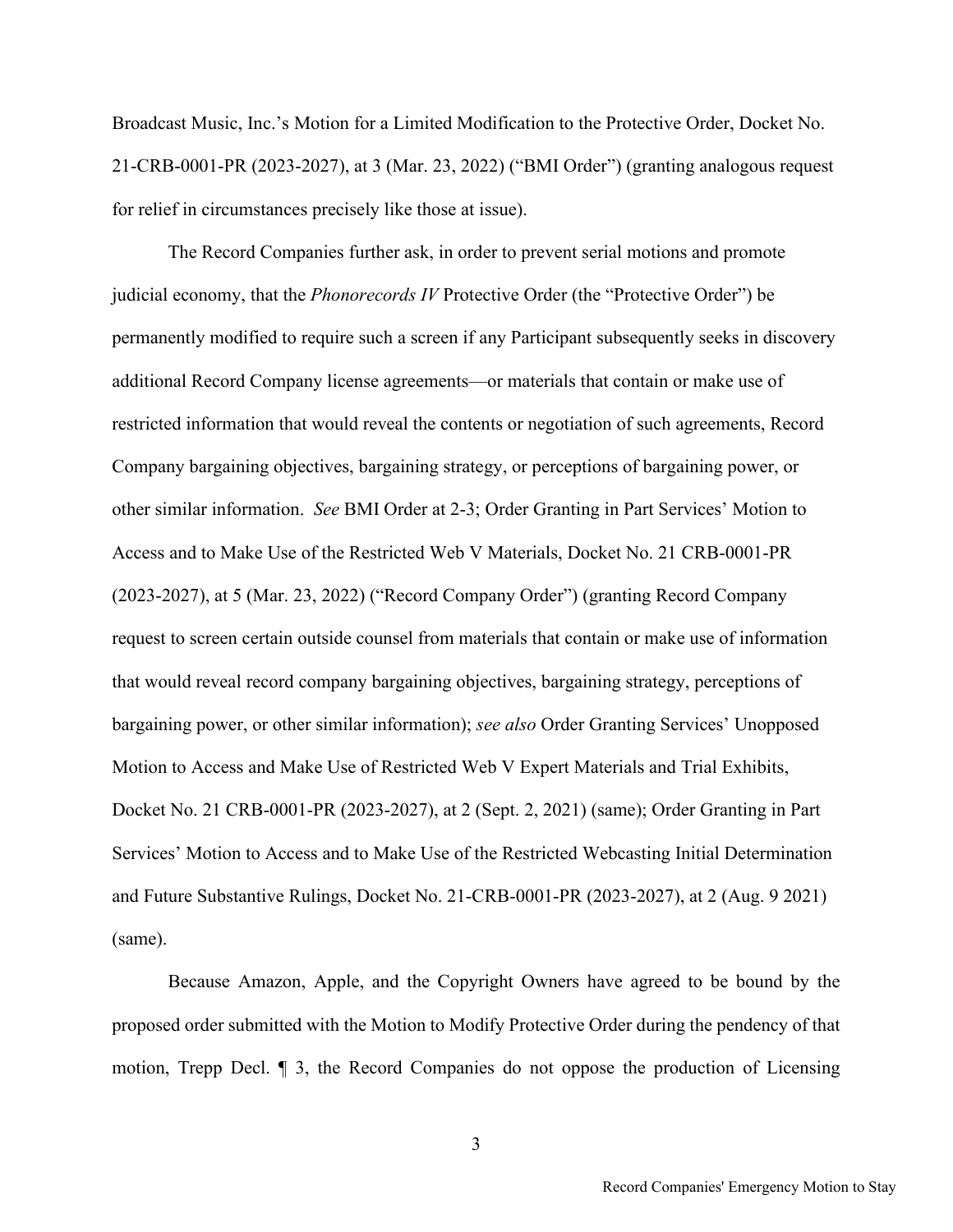Documents and Information to appropriate outside counsel for those parties under the subpoenas that Amazon issued. However, to ensure that the Motion to Modify Protective Order is not mooted by conduct, and to prevent significant and irreparable harm to the Record Companies, the Record Companies respectfully request that the Judges stay production of the Licensing Documents and Information to other *Phono IV* Participants until the request for a screen is resolved.

A stay is particularly appropriate in this case because the Record Companies are very likely to succeed on the merits of their Motion to Modify Protective Order. *See* Motion to Modify Protective Order at 5-9; BMI Order at 3-4; Record Company Order at 5. Further, as set forth in the Protective Order Motion, the Record Companies would suffer irreparable harm were Licensing Documents and Information produced to outside counsel involved in negotiating license agreements with the Record Companies on behalf of digital music services. *See* Motion to Modify Protective Order at 5-7. Under the circumstances, any balance of equities surely favors a brief stay of further production to resolve the Motion to Modify Protective Order, including because the stay would not preclude Amazon (the only participant that sought the subpoena) from obtaining requested materials, because the stay would not preclude Amazon from making a further production of Licensing Documents and Information to appropriate outside counsel for parties that agree to be bound by the screening procedure during the pendency of the Motion to Modify Protective Order, and because the stay would not preclude Amazon from making a further production of materials that do not constitute Licensing Documents and Information. Certainly, there is a public interest in ensuring that parties have an opportunity to enforce confidentiality provisions that facilitate the exchange of confidential information, including by bringing motions for or to modify a protective order. And there is likewise public interest in forestalling the identifiable risk of competitive harm (and market distortions) that would result from premature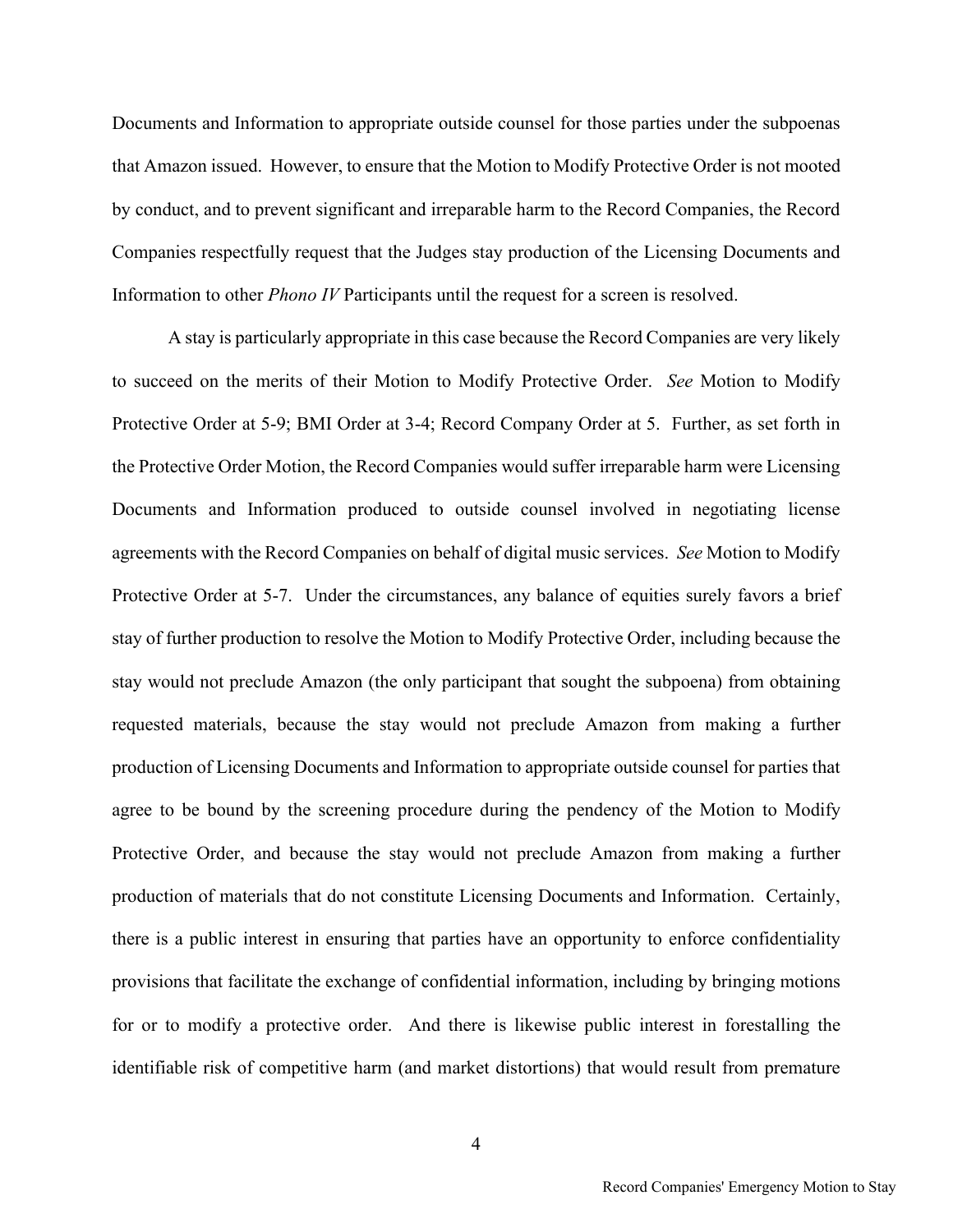disclosure of Licensing Documents and Information to outside counsel involved in negotiating license agreements with the Record Companies on behalf of digital music services. For each of these reasons, the requested stay should issue.

Dated: June 21, 2022 Respectfully submitted,

By: */s/* Alex Trepp

Alex Trepp (D.C. Bar No. 1031036) ATrepp@jenner.com Loreal Rock (D.C. Bar No. 1656476) LRock@jenner.com JENNER & BLOCK LLP 1099 New York Avenue, N.W., Suite 900 Washington, DC 20001 Tel.: 202-639-6000 Fax: 202-639-6066

*Counsel for Sony Music Entertainment, UMG Recordings, Inc., Warner Music Group Corp.*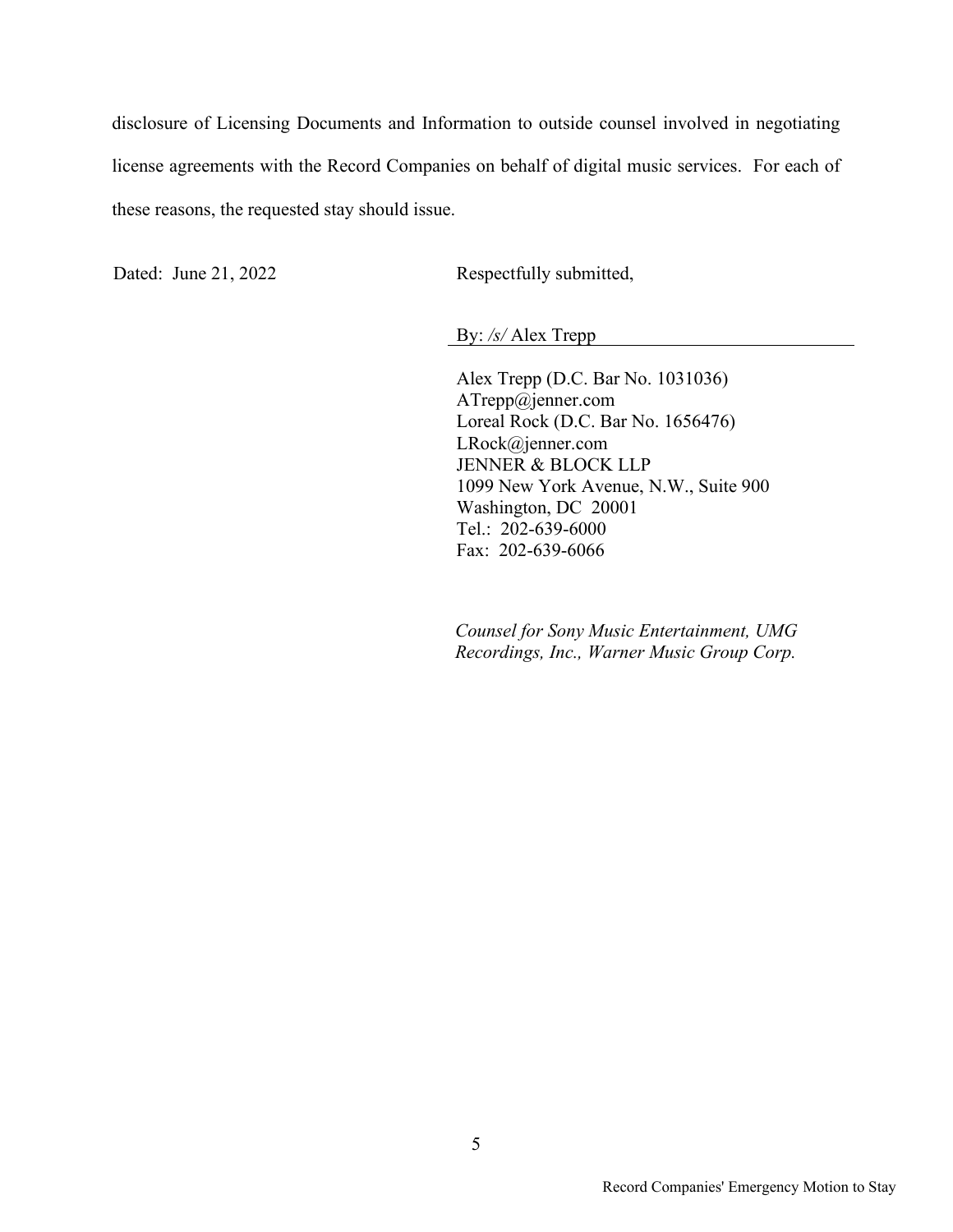### **Before the UNITED STATES COPYRIGHT ROYALTY JUDGES Washington, D.C.**

*In re* 

DETERMINATION OF RATES AND TERMS FOR MAKING AND DISTRIBUTING PHONORECORDS (*Phonorecords IV*)

Docket No. 21-CRB-0001-PR (2023-2027)

## **DECLARATION OF ALEX TREPP IN SUPPORT OF RECORD COMPANIES' EMERGENCY MOTION TO STAY THE PRODUCTION OF LICENSING DOCUMENTS AND INFORMATION TO** *PHONORECORDS IV* **PARTICIPANTS**

1. I am counsel for Sony Music Entertainment, UMG Recordings, Inc. and Warner Music Group Corp. (together "Record Companies") in the above-captioned case. I am familiar with the facts, circumstances, and proceedings at issue. I submit this declaration in support of the Record Companies' Emergency Motion to Stay the Production of Licensing Documents and Information to *Phonorecords IV* Participants (the "Stay Motion").

2. On June 16, 2022, I contacted outside counsel for each *Phonorecords IV* participant eligible to receive restricted information in the above captioned proceeding. I inquired whether each participant eligible to receive restricted information would stipulate to screen outside counsel who negotiate license agreements with the Record Companies on behalf of digital music services from license agreements, licensing information, or testimony obtained pursuant to subpoenas that Amazon issued to non-party licensees TikTok, Inc. ("TikTok"), Snap Inc. ("Snap"), Equinox Media LLC ("Equinox"), and Echelon Fitness Multimedia LLC ("Echelon") (together, the "Non-Party Licensees").

3. Thereafter, the Record Companies separately conferred with Amazon, Apple, and the Copyright Owners, and reached an agreement. Under the agreement, Amazon, Apple, and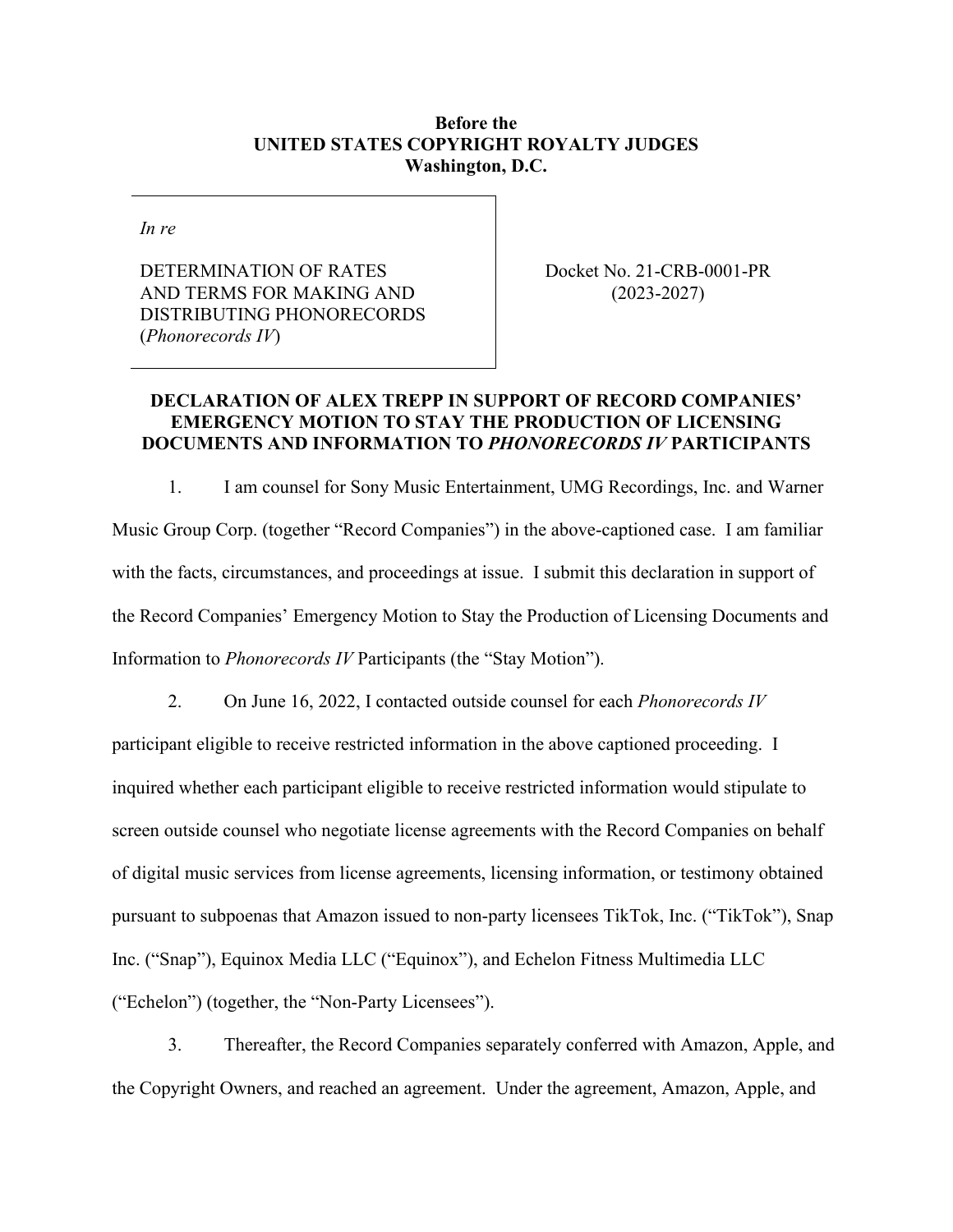the Copyright Owners agreed to be bound by the limitations that the Record Companies requested in the Record Companies' motion for a limited modification of the *Phonorecords IV*  Protective Order, during the pendency of that motion. *See* Proposed Order to Record Companies' Motion for a Limited Modification to the Protective Order in the *Phonorecords IV* Proceeding (the "Motion to Modify Protective Order"). At the time this Declaration was finalized, the Record Companies had not been able to confirm whether other *Phonorecord IV* participants eligible to receive restricted information would also agree to be bound by the limitations requested in the Motion to Modify Protective Order.

Pursuant to 28 U.S.C. § 1746, I hereby declare under the penalty of perjury that, to the best of my knowledge, information and belief, the foregoing is true and correct.

Dated: June 21, 2022

wRepp

Alex Trepp (D.C. Bar No. 1031036) atrepp@jenner.com JENNER & BLOCK LLP 1099 New York Ave., NW, Suite 900 Washington, D.C. 20001 Tel.: 202-637-6300 Fax: 202-639-6066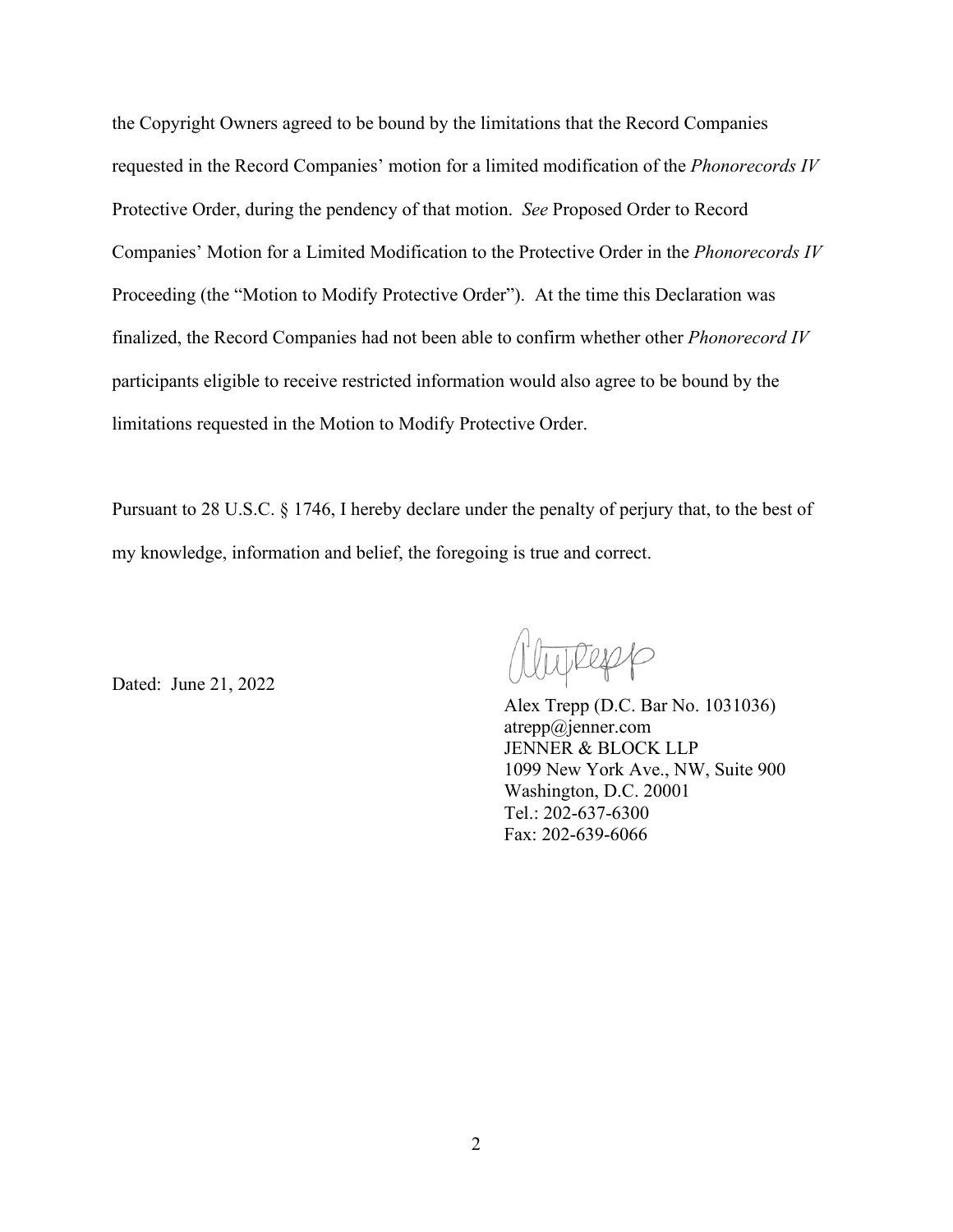# Proof of Delivery

 I hereby certify that on Wednesday, June 22, 2022, I provided a true and correct copy of the Record Companies' Emergency Motion to Stay the Production of Licensing Documents and Information to Phonorecords IV Participants Pending Ruling on Motion for Limited Modifications of Protective Order to the following:

 Apple Inc., represented by Mary C Mazzello, served via E-Service at mary.mazzello@kirkland.com

 Amazon.com Services LLC, represented by Joshua D Branson, served via E-Service at jbranson@kellogghansen.com

 Johnson, George, represented by George D Johnson, served via E-Service at george@georgejohnson.com

 Copyright Owners, represented by Benjamin K Semel, served via E-Service at Bsemel@pryorcashman.com

 Joint Record Company Participants, represented by Susan Chertkof, served via E-Service at susan.chertkof@riaa.com

 Spotify USA Inc., represented by Joseph Wetzel, served via E-Service at joe.wetzel@lw.com

 Powell, David, represented by David Powell, served via E-Service at davidpowell008@yahoo.com

 Google LLC, represented by Gary R Greenstein, served via E-Service at ggreenstein@wsgr.com

 Pandora Media, LLC, represented by Benjamin E. Marks, served via E-Service at benjamin.marks@weil.com

Zisk, Brian, represented by Brian Zisk, served via E-Service at brianzisk@gmail.com